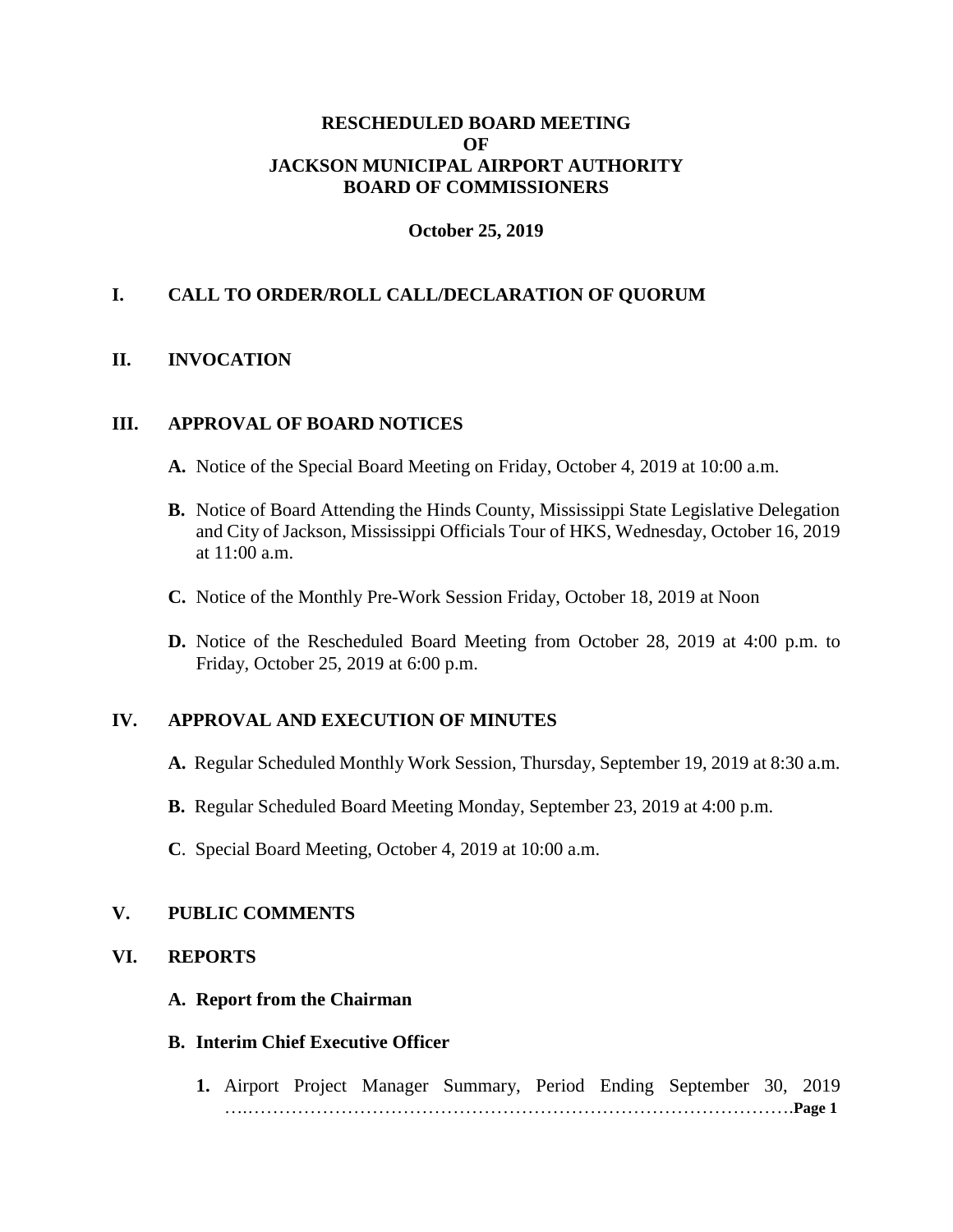**2.** Airport Activity Statistics Report, Period Ending September 30, 2019 ………………………………………………………………………….........**Page 17**

## **C. Attorney**

## **VII. ACTION ITEMS**

#### **A. Financial Matters**

**1**. Financial Reports for September 2019:

| (a) |  |
|-----|--|
| (b) |  |
| (c) |  |
| (d) |  |
|     |  |

## **3.** Tax Exempt Finance Compliance Procedure Annual Update, JMAA..…**Page 43**

#### **B. Construction Projects**

**1.** International Drive Rehabilitation Project, JAN: Authorization to (i) reject one bid received; and (ii) re-advertise for construction bids with a revised scope……………………………………………………………………..**Page 46**

#### **C. Procurements**

## **D. Service Agreements**

**1.** Air Traffic Control Tower Operations Agreement, HKS: Authorization to enter into agreement with Federal Aviation Administration (FAA).……**Page 50**

# **E. Grants**

## **F. Other Matters**

**1.** Airport Use Permit and Lease Agreement, JMAA: Authorization to amend Airport Use Permit and Lease Agreement (American Airlines, Inc.,) ...……….....……………………………………………..………………..**Page 51**